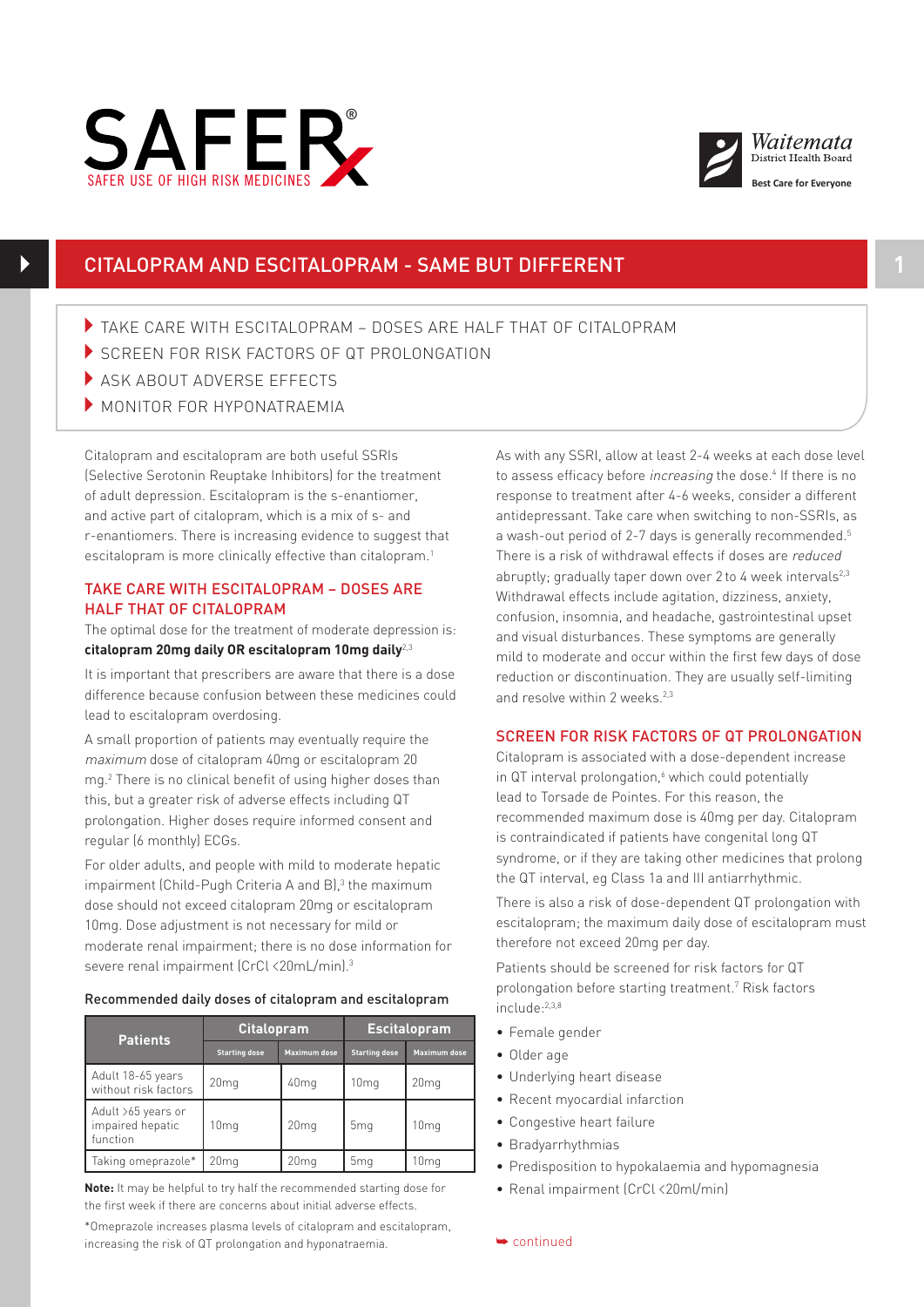



# CITALOPRAM AND ESCITALOPRAM **2**

- Hepatic disease
- Starvation or obesity
- Other medicines that can prolong QT interval eg lithium, sotalol, omeprazole

Note: If serum electrolytes are out of range, these should be corrected before therapy begins.3

If patients have pre-existing cardiac disease or multiple risk factors for QT prolongation, ECG monitoring should be performed prior to initiating citalopram or escitalopram, after dose increases, and if there are symptoms indicative of arrhythmia (dizziness, palpitation, syncope or seizures).3 Advise patients about these symptoms so they can seek medical advice immediately if they occur.<sup>8</sup> These patients should have an ECG to assess heart rate and rhythm, and blood tests to check for hypokalaemia and hypomagnesia. $^8$ 

## ASK ABOUT ADVERSE EFFECTS

Prior to initiating any SSRI, discuss the possibility of adverse effects with the patient and their family. Inform them that nausea, anxiety, insomnia, agitation, hypomania, worsening of depression and suicidal ideation could occur in the first few days or weeks. Dose-related adverse effects include fatigue, impotence, increased sweating, somnolence, and insomnia, so use the lowest effective dose possible.

### **Suicidality**

All antidepressants are associated with an increased risk of suicidality, particularly in young adults.<sup>2,3</sup> This may be due to an increase in anxiety, restlessness or agitation especially in the first few days of treatment. Contact with the patient in the first week of treatment is important to determine suicidal ideation and any unusual changes in behaviour.<sup>2</sup>

Citalopram and escitalopram are not recommended if under 18 years of age. $2,3$ 

#### Bleeding

SSRIs all have the potential to increase the risk of bruising, epistaxis, vaginal and gastrointestinal bleeding. Take special care if also taking aspirin, NSAIDs, warfarin and other anticoagulants, or if patients have a past history of bleeding.2,3

### Sexual dysfunction

Sexual dysfunction in men and women is associated with depression and with SSRIs.<sup>2</sup> All phases of sexual response can be affected; decreased libido and delayed orgasm are most commonly reported. Discuss these issues openly when

considering treatment and as treatment progresses;<sup>2</sup> a dose reduction or an alternative antidepressant may be required.

Note: There is some evidence to suggest that SSRIs are useful for the treatment of premature ejaculation. This is an unregistered indication so make sure that the patient is aware of this, and that SSRIs can affect sperm quality in case the patient is currently hoping to conceive.

### Serotonin syndrome

This potentially life-threatening drug reaction results from an excess of serotonergic activity, and can develop from high doses of a single serotonergic medicine, or if a combination of them are used together. Serotonergic medicines include antidepressants, lithium, St John's wort, sumatriptan, tramadol and pethidine.<sup>9</sup>

Serotonin syndrome can also occur when switching between antidepressants without an adequate 'washout period'. A triad of neuromuscular, autonomic and mental status changes occur, which may include myoclonus, shivering and agitation.<sup>9</sup> In all suspected cases, discontinue serotonergic medicines and seek specialist advice.

Note: In cases of severe depression, psychiatrists may use higher than recommended doses of SSRIs or combinations serotonergic medicines.

## MONITOR FOR HYPONATRAEMIA

Hyponatraemia is considered a rare adverse reaction that is associated with all SSRIs.<sup>2</sup> Take special care when prescribing them to patients with existing risk factors for hyponatraemia including:

- Female gender
- Older age
- Low body weight
- Cirrhosis
- Previous history of hyponatraemia
- Reduced renal function
- Concurrent use of other hyponatraemic medicines (eg diuretics, omeprazole)<sup>10,11,12</sup>

Hyponatraemia is most likely to occur during the first 4 weeks of treatment. Observe for signs of hyponatraemia which include dizziness, nausea, lethargy, confusion, cramps and seizures.11

➥ continued